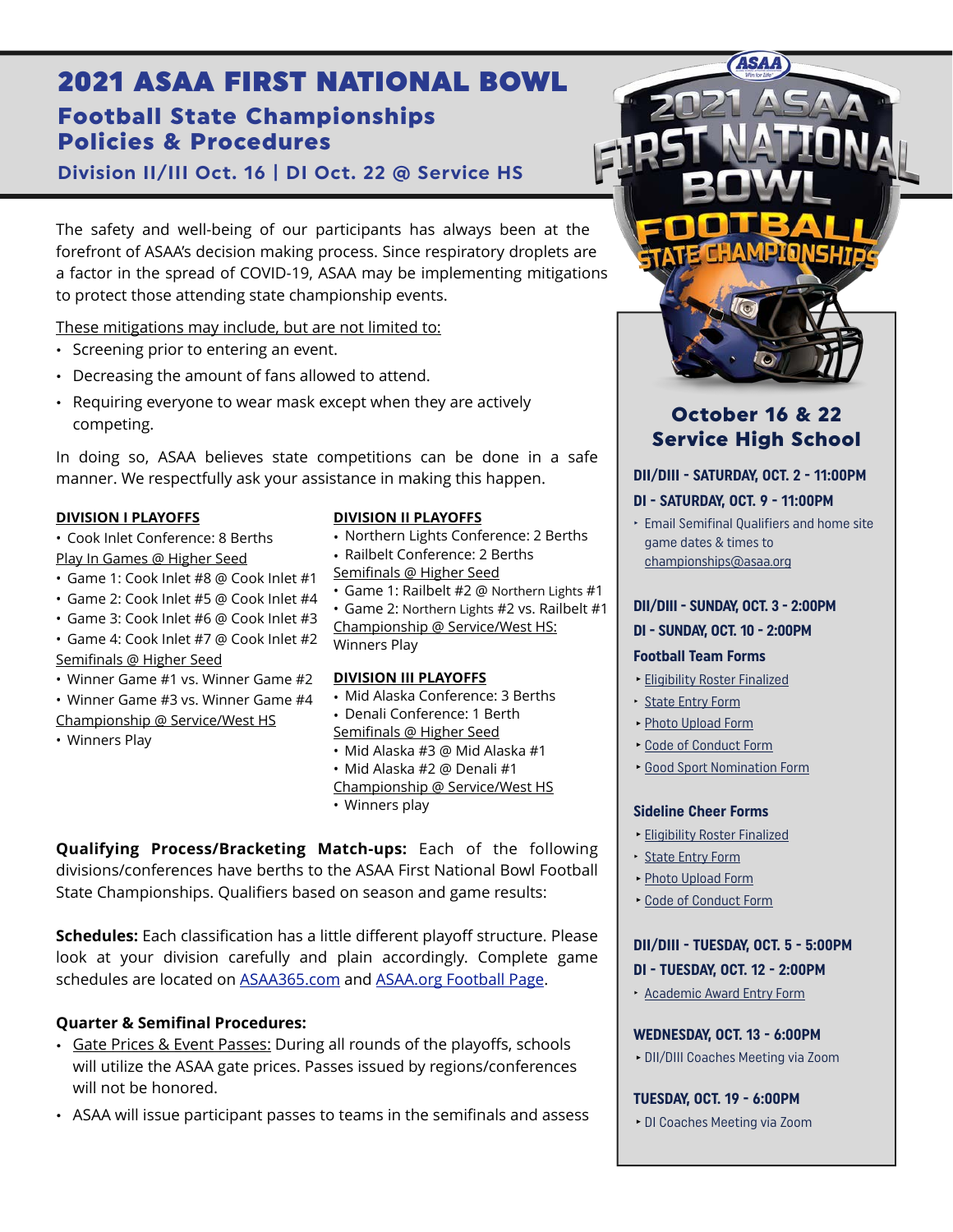a participation fee.

- Roster size limits are in effect beginning with the quarter finals.
- ASAA program will include teams in the semi finals.
- Host schools choose whether the game will be held on Friday or Saturday and have the broadcast rights.
- Host schools are responsible for selecting and all expenses related to officials. ASAA official conflict of interest policy is in effect.
- Assistance for travel is the same as the regular season.
- Revenue Split: Starting with the quarter finals, after all allowable expenses are subtracted from the gross ticket sales, the schools will equally split any net profit. Net losses are the responsibility of the host school. Allowable expenses include: officials pay and travel expenses, cost of ticket takers, security, custodians, and travel allowance given to visiting teams.
- The host school will determine if pep bands are allowed. In the event, pep bands are allowed, each school must be allowed to bring an equal number of students. The host school will determine an appropriate rotation for the bands to play.

**Championship Games:** All travel and lodging costs are the responsibility of the teams involved. All gate revenue will be retained by ASAA and used to pay for the costs of officials, staff, awards, facilities, rentals, and more.

**Rules:** Each football game will be conducted under the rules of the 2021 NFHS Football Rule Book. ASAA rules regarding the mercy rule and ejections will be in effect throughout the entire playoffs.

**Practice Times:** Times to practice at Service HS are NOT AVAILABLE. If you require some practice time upon your arrival to Anchorage please contact a local Anchorage School District school. If you need help in contacting an ASD school for a practice time please contact Isaiah Vreeman [\(isaiah@asaa.org\)](mailto:isaiah@asaa.org).

**Roster / Entry:** ASAA is using Planet HS/Big Teams for its School Activities Reporting System (SARS). Schools will need to submit rosters and indicate which students have qualified for state through this system. This can be done by accessing the football eligibility roster and indicating the students which will participate at state. Enter jersey numbers position, etc. should be entered as well. Deadlines for submission are on the front page.

**Official Team Rosters:** Coaches must verify official rosters at the DI or DII/DIII Coaches Meeting on Zoom prior to leaving the coaches meeting. A copy of your roster from SARS will be emailed to you for review. Once reviewed and confirmed or adjusted, no changes to roster personnel may be made. If a jersey number changes, coaches must notify scorekeepers prior to the start of the game. This is a change from previous years. Please make sure to attend the mandatory coaches meeting to learn the new process.

**Mandatory Zoom Coaches Meeting:** We have a different venue for football this year we must do an actual coaches meeting. With online meetings being used so much more, football will have a Zoom Coaches Meeting. We will review team rosters, schedule, parking, locker rooms, facility layout, timing, passes and more. Below are the dates, times, for the coaches meetings. Isaiah Vreeman will send out the zoom link via email to the qualifying school coaches and admin prior to the meeting.

- **DII/DIII Coaches Meeting Wednesday, October 13, 6:00pm**
- **DI Coaches Meeting Tuesday, October 19, 6:00pm**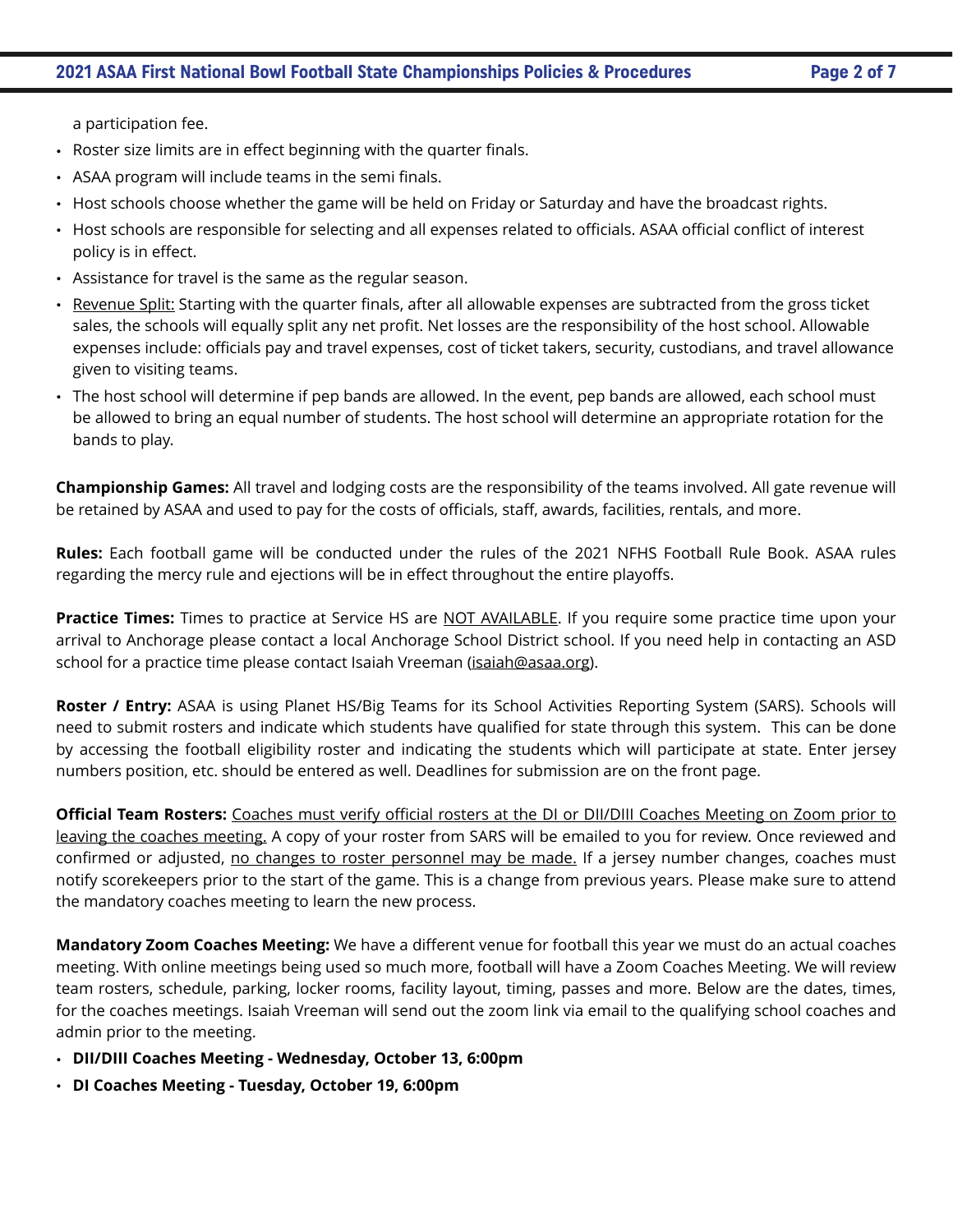## **2021 ASAA First National Bowl Football State Championships Policies & Procedures Page 3 of 7**

**Passes:** Each participating school will be issued passes for state championships, based on the following guidelines.

- **Coaches:** To qualify for a Coach's pass the coach must currently meet all criteria required by ASAA Bylaw, Article 10, Section 1 and be listed on the school's sport specific eligibility list. Additionally, the coach must have been part of the program all season. The bench/sideline numbers will not increase regardless of the number of passes issued. At all times, coaches must wear or have on their person, their pass while on the bench or sideline. If not, the school will be fined \$25 by ASAA championship staff. Coaches passes will be sent to the school for teams that have qualified for the semifinals.
- **Participant Passes (Semifinals/Championships):** For semifinal and championship games participants will be issued passes based on the submitted roster/state qualifiers for competition. Participant passes will not exceed the amount of the sport/activity state roster limit. Managers will be considered individual participants. Sideline cheer passes are based on the submitted varsity roster and will be considered individual participants. All participants must wear or have on their person, their pass while on the bench or sideline unless in uniform. If not the school will be fined \$10 by ASAA championship staff. Student passes will be sent to the school for teams that have qualified for the semifinals.
- **Administration:** Passes will be provided for each qualifying school's administrator. There is no charge for this pass. Please let ASAA know if you plan on attending to make sure we have a pass for you. The supervising administrator should check in at the event entrance or with an ASAA staff member upon arrival to receive a pass.
- **Extra Passes:** Schools may acquire extra passes for injured players, statisticians, videographers, or chaperones. Not all passes will allow bench access and the bench/sideline numbers will not increase regardless of extra passes issued. Requesting extra passes doesn't automatically mean you will receive those passes. ASAA Administrators will review the request and decide. When having to purchase extra passes, the teams can pay cash, or ASAA can bill the school ONLY with approval from the administration.
- **Adult Medical Passes:** Schools medical team members must check in with ASAA staff or ASAA Medical Staff (OPA) at the state championship site prior to competition to receive a medical pass.
- **General Pass Policies:** These are general/overall ASAA pass policies.
	- All passes are non-transferable and will be confiscated if used fraudulently.
	- Coach passes do allow access into the State Championship Hospitality Room.
	- Security and ASAA staff members will be checking each player and coach. You will not be allowed access into the facility without a pass.
	- If you lose a pass you will have to purchase regular tickets or your school may be billed.

#### **Bench Area & Personnel Rules:** Below outlines the rules for team benches and who are allowed there.

- To gain access to the facility the coaches/players/managers must wear or have on their person, their pass, if not, they will be not allowed into the facility. Players in uniform are not required to show their pass.
- Your team sideline can include players and a combination of managers and coaches, or all adults, or just student managers, that is coaches discretion. The maximum number allowed on the sideline will not increase.
- ONLY student participants/managers, and adult coaching staff are allowed in the bench area.
- Non-roster players that are not part of the student managers, fulfilling a managerial role, or one of the purchased passes are not allowed on the bench.
- Due to safety concerns it has been mandated by ASAA that only individuals of 7th grade school age or above may be on the sideline area during state championship games, but only with a pass.
- Any coach who is ejected in a previous game may NOT be in the facility for the next game.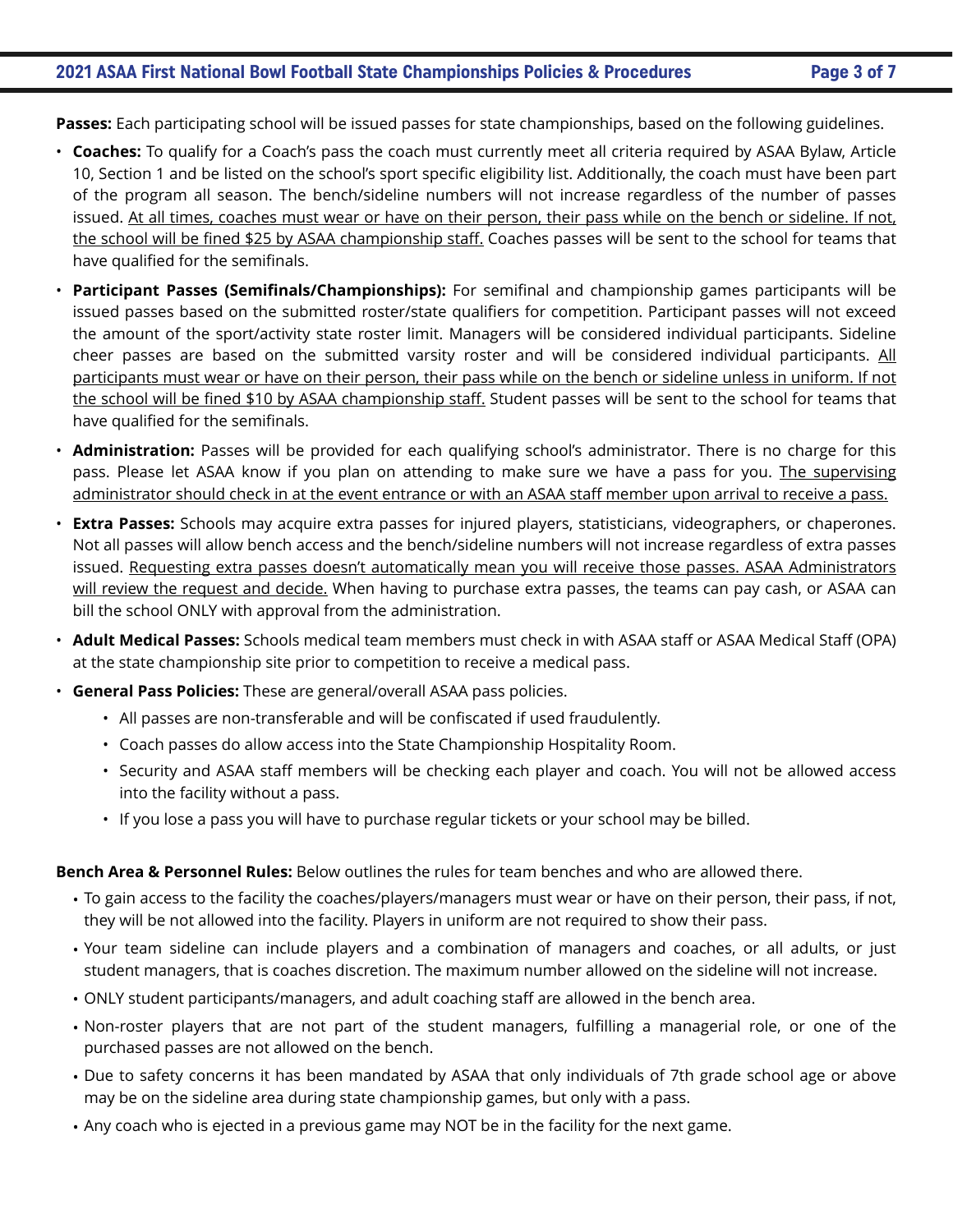## **2021 ASAA First National Bowl Football State Championships Policies & Procedures Page 4 of 7**

• Clean up your bench area after your game. This includes cups, water bottles, trash, etc. ASAA security and staff will be inspecting the sidelines and locker rooms after each game. Fines, damage cost, and/or cleaning costs will be billed to the school.

**Officials:** ASAA has selected certified officials for this event and are assigned to a classification during the playoffs based on a rotation system. Official nominations have come from officials associations, coaches, and school administrators.

**Home Team Designation:** After teams have qualified for the finals, ASAA will designate which team is the home team based on the teams seeds.

**Jersey Colors:** The HOME team is to wear the DARK jerseys and the bench is on the grandstand side. The VISITING team is to wear LIGHT colored jerseys and sit on the side opposite of the grandstands (far side). If the two teams

have similar colors, ASAA will determine the specific team color for that game.

**Bus Parking:** Team buses need to turn into Service using the turn-off just past the school. Buses then can take that road to in front of the field, drop off, then use the road that goes in front of the gym building, to park in the east lot. Please see map for a visual. The pick up process will be the same, however you can leave out the main exit. If the bus is not staying onsite you will be able to then exit through the main entrance.

**ASAA FIRST NATIONAL BOWL | BUS PARKING ROUTE** 

**Stadium Rules:** Service HS has some stadium and field rules:

- NO FOOD/DRINK (besides water) allowed on field or sidelines
- NO SUNFLOWER SEEDS
- NO GUM
- NO DOGS
- NO FIELD HEATERS OF ANY TYPE ARE ALLOWED (gas/electrical/etc)
- Additional rules for the stadium will be review during the DI/DII/DIII Coaches Meetings.

**Warm Up Time/Facility Opening:** Service High School will be open for teams two (2) hours prior to kick off for DIII Teams and DI Teams. DII teams will have an opportunity to warm up as well after the conclusion of the DIII game and awards.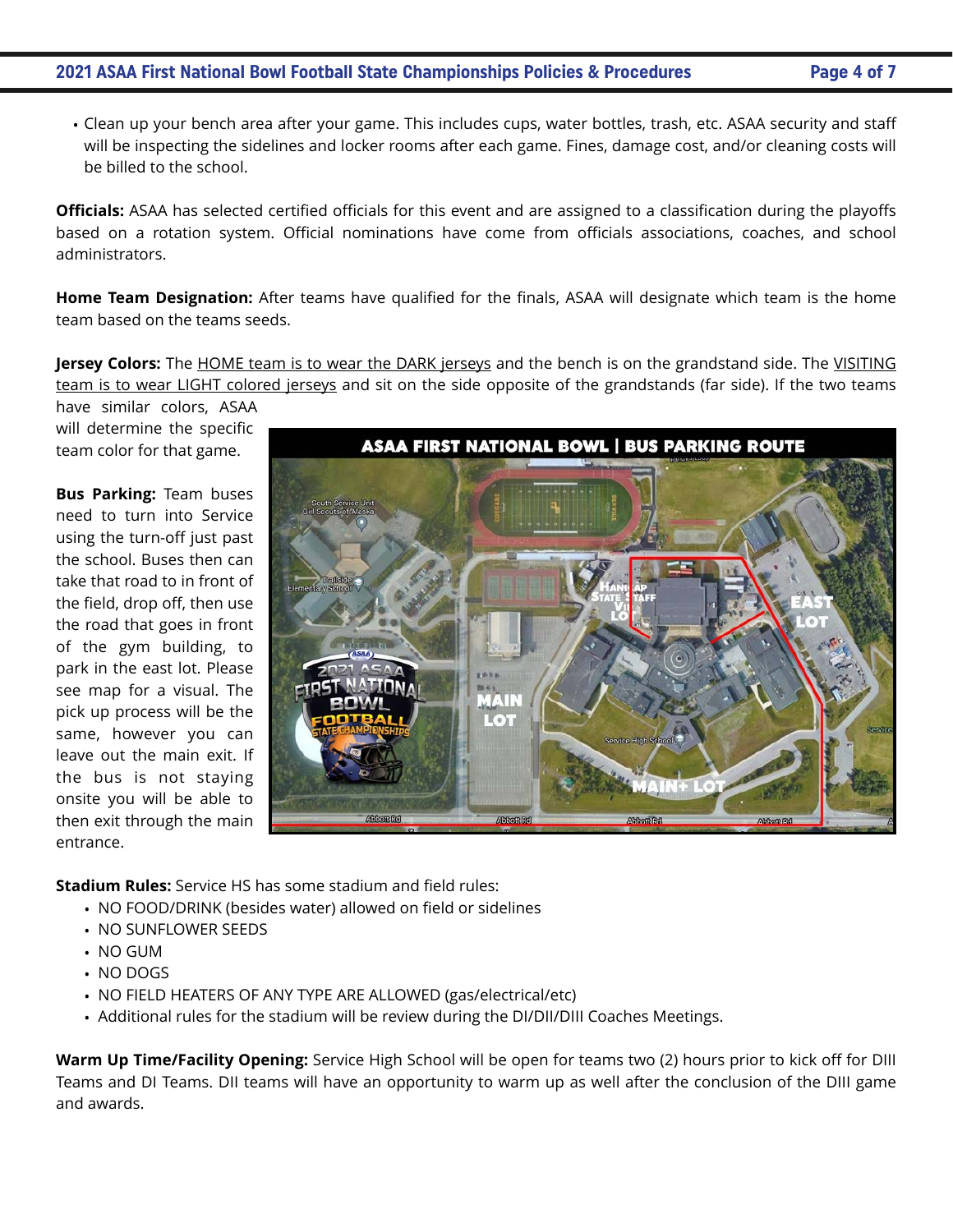**Locker Rooms:** There will be locker rooms available at Service High School. Please come dressed as much as possible. Locker rooms will be located in the gym building next to the field. Please look for your team sign.

**Footballs:** Each team provides game balls for when their team is on offense. Teams need to designate a manager to ensure balls are available and kept dry throughout the contest.

**Music:** All music played for warm-ups and during the game is provided by ASAA. Teams can't submit music.

**Press Box:** The Press Box space at Service High School is limited and being used by crews for webcast, announcing, and team personnel. Here is a breakdown of the Press Box. When looking at the field from the Press Box, two boxes on the right side are being used by NFHS Network for Camera and Streaming/Announcing Equipment. The middle box is for the announcer and score clock operator. The far left are for the teams. The windowed box is for the home team, and the box with no window is for the visiting team.

**Timelines:** Championship game timelines will be provided to each head coach and school administration.

School Team Game Video: Video service of each game will not be provided by ASAA. Teams are encouraged to make other arrangements if they wish a video copy of their game. If you are making arrangements please contact ASAA Isaiah Vreeman [\(isaiah@asaa.org](mailto:isaiah@asaa.org)) on WEDNESDAY before the contest to confirm if your arrangements are possible. End-zone cameras are allowed to film games with two (2) people for set-up/take-down and during the game. LIVE STREAMING THE GAME FROM YOUR VIDEO IS STRICTLY PROHIBITED. If ASAA discovers that this happening video will be shut down and video staff will be escorted from the facility.

Only School Team Video, ASAA Credential Media, ASAA Photographer, and ASAA approved TV/Webcast production crews are allowed to photograph and video inside the fenced football field unless otherwise granted by ASAA Staff. DRONES ARE NOT ALLOWED AT ANY ASAA EVENTS.

**School/Yearbook/Team Photo Personnel:** These individuals must remain in the spectator areas. Special and limited arrangements can be made for a school yearbook staff. Yearbook staff includes the yearbook teacher and students enrolled in yearbook class. These arrangements must be made WEDNESDAY before the state event begins. Please contact Isaiah Vreeman (*isaiah@asaa.org*) with these requests. Last minute requests will not be approved.

**National Anthem & Color Guard:** For 2021 ASAA has arranged the National Anthem singers and ROTC Flag Presentation personnel.

**Halftime:** Performances at halftime of these First National Bowl games are arranged ahead of time. School cheer squads are allowed to perform at halftime of their teams game. Cheer squads please refer to the ASAA First National Bowl Sideline Cheer Policies and Procedures document.

**Medical:** Orthopedic Physicians of Anchorage (OPA) is the official ASAA State Championships Medical provider. They will be onsite during the entire championship tournament to help provide medical help for injuries. Each team must provide all their own materials and supplies - including tape - if athletes are going to be taped. ASAA's official concussion protocol supervision team is OPA. OPA will run their tests on athletes with suspected concussions and if they conclude there is a suspected concussion, that player will not be able to return to play without going through the concussion return to play protocol. Team doctors, physicians, etc will not be able to over rule an OPA suspected concussion case, ASAA will be taking the OPA's conclusion.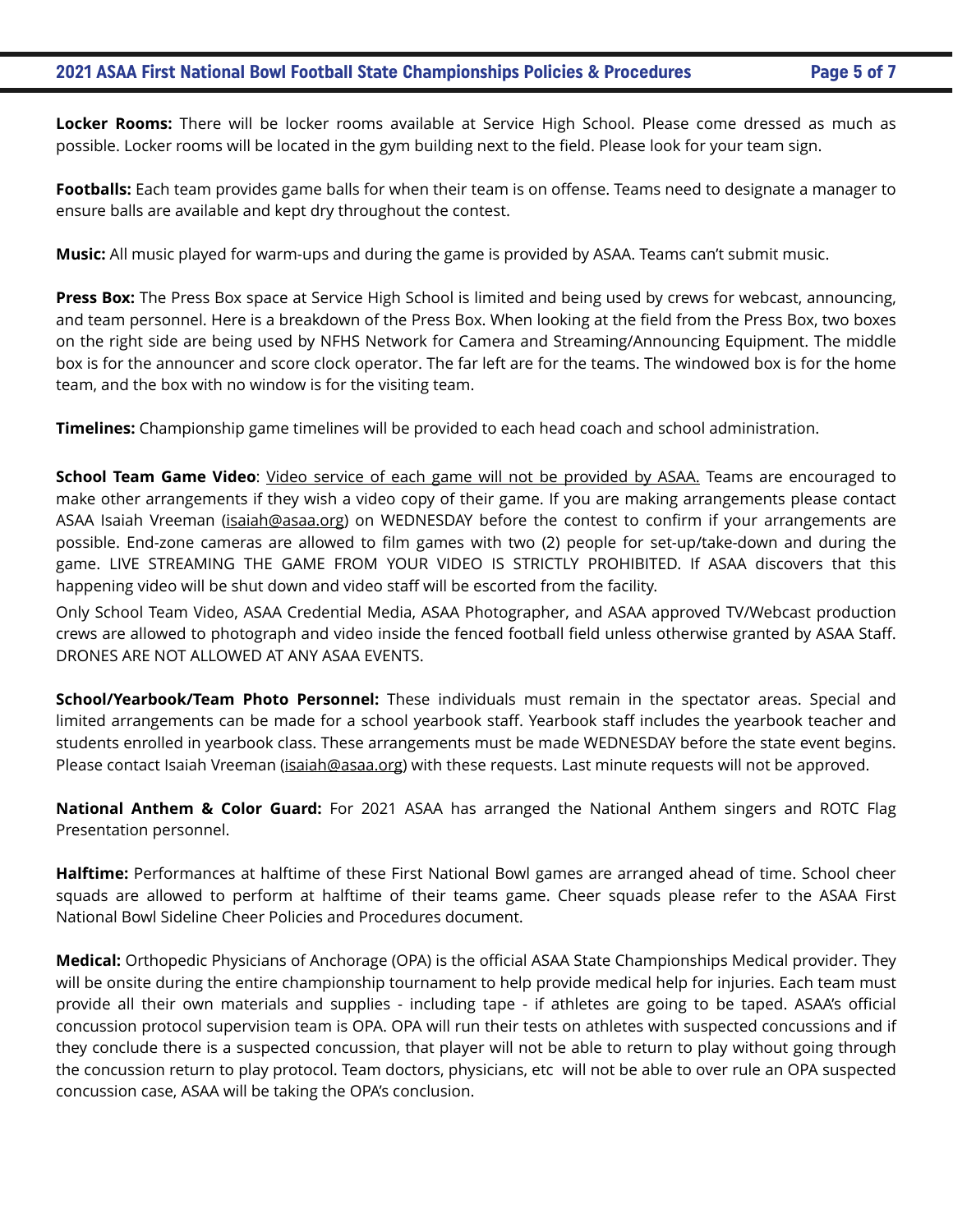**Concussion Information:** During the ASAA First National Bowl Series only licensed medical team doctors with concussion training or the licensed medical professionals that ASAA provides will have "Return to Play" capabilities. ASAA Concussion Policy will be in effect. Policy at - [ASAA Concussion Management](http://asaa.org/resources/sports-medicine/concussion-management/).

**Team/Medical Ice:** Medical coverage will be provided by OPA. Ice will be available in emergencies. Local teams please bring your own ice, and if it runs out OPA will have some for emergencies.

**Water:** Water will be available for managers to fill up water bottles from Service HS. ASAA encourages you to fill up everything before you arrive.

**Hospitality Room:** There will be a hospitality room for each day of games during the ASAA First National Bowl. These hospitality rooms are for championship staff, coaches, school administration, officials, ASAA sponsors, and dignitaries. Others not allowed access will be removed.

**Concessions:** Service High School will have concessions throughout the playoffs. No other unauthorized food providers will be allowed.

**Sideline Cheer Squads:** School sideline cheer squads are encourage to accompany their teams to the state championships! There are rules and guidelines that cheerleaders must follow. You can find more detailed information on ASAA First National Bowl Sideline Cheer Policies and Procedures document.

**Pep Bands/Drum Lines:** School pep bands and drum lines are encouraged to accompany their teams to the state championships! IF YOUR SCHOOL HAS A PEP BAND/DRUM LINE WANTING TO PARTICIPATE, THE DIRECTOR/AD MUST NOTIFY ISAIAH VREEMAN (*isaiah@asaa.org*) THE MONDAY PROIR TO THE GAME. Space is limited and will be granted ONLY if ASAA has been notified, walk up requests will be denied. Specific guidelines must be followed as to when bands may play (only at pre-game, after a score, and the end of quarters). Musical instruments may not be used as noise makers during the contests. HEATERS ARE NOT ALLOWED!

**Spectator Support Items | Artificial Noise Makers:** ASAA prohibits laser pointers, whistles, and any explosive devices or explosive sounds at ALL its state championship events. Once play starts there will not be any noise makers are allowed. This includes pep bands!

**Event Supervision:** Each participating school will be requested to identify an administrator or other person approved in advance by the principal who is responsible for the conduct of its coaches, participants and fans throughout the contest, as defined in the ASAA bylaws Article 6, Section 4. Please have the designee check in with ASAA staff upon arrival at the event.

**Spectator Etiquette:** All spectators are restricted to the spectators areas. The tournament/meet director and ASAA officials are empowered to remove anyone displaying unacceptable conduct from the area and may temporarily suspend the meet, if necessary.

**State Merchandise:** Northwest Designs is the Official State Merchandise Vendor. NWD will have a large variety of apparel and feature on-site printing with customized made to order commemorative items. A web store is also available online at [ASAA.org homepage Northwest Designs Link](https://nwd.ink/s/asaastore/).